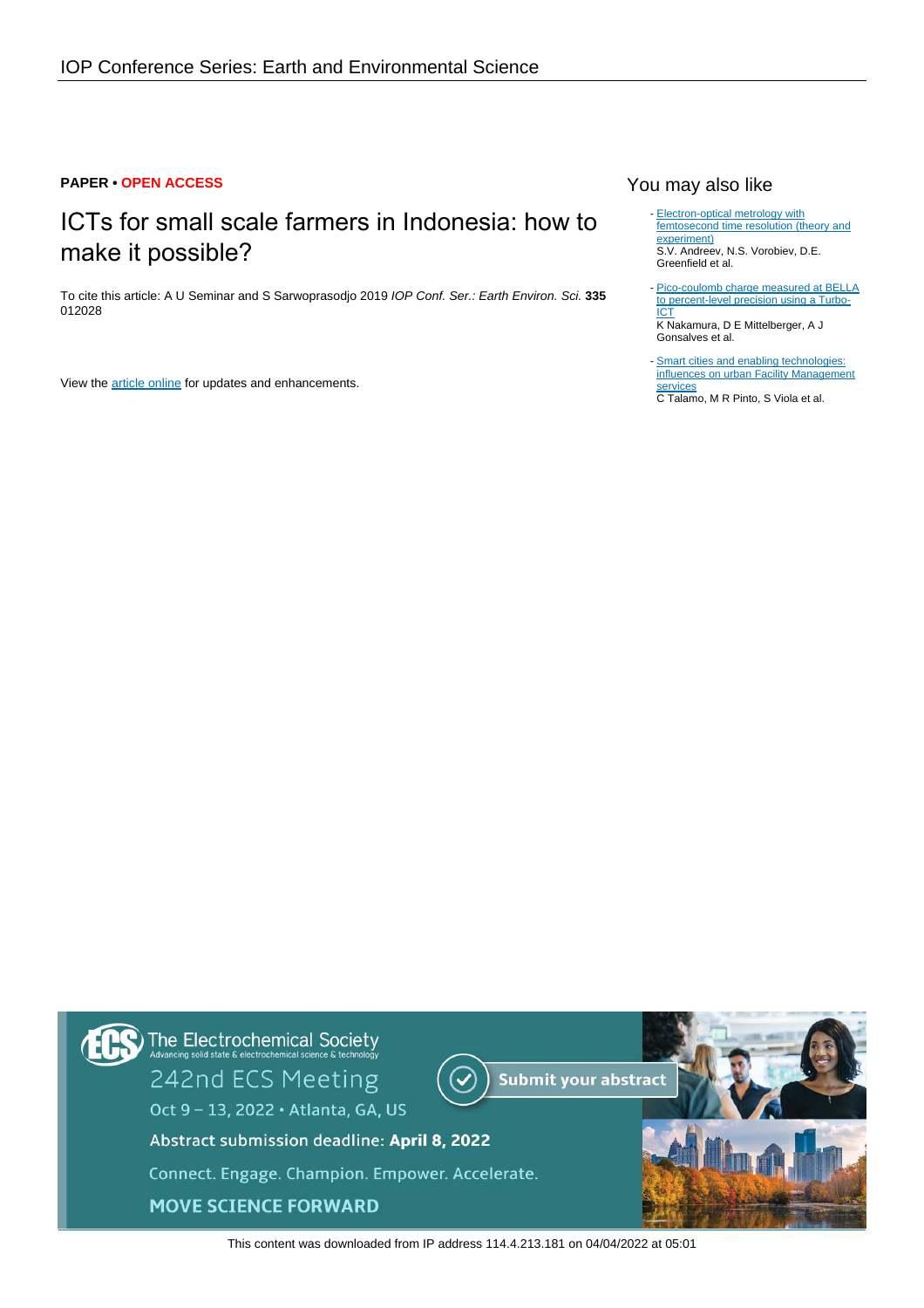# **ICTs for small scale farmers in Indonesia: how to make it possible?**

# **A U1 Seminar and S Sarwoprasodjo1**

<sup>1</sup>Department of Communication and Community Development Sciences, Bogor Agricultural University, Dramaga, Indonesia, e-mail: seminar\_annisa@apps.ipb.ac.id

IOP Publishing

**Abstract.** The effort to digitalized agricultural process has been started since the 1980s to maximize the food production, yet this effort majorly targeted agricultural industries or statesupported farmers group. In Indonesia, the number of small independent farmers is high. These small farmers have little access to ICT infrastructure to support their farming activities. This paper seeks to propose strategies for improving small independent farmers' access to and utilization of ICTs for agriculture. Qualitative method is used to identify the problems and needs of small farmers and their perception of ICTs for agriculture. Using multi-sites ethnography strategy in gathering data, we conducted in-depth interviews with 22 small farmers from 12 regions in Indonesia. We also observed the day-to-day activities of small independent farmers in two villages in Bogor and Yogyakarta, Indonesia. We found that several strategies have to be considered for developing ICTs for small scale farmers, which are (1) analysing small farmers perception about technology; (2) identifying local-specific issues; (3) involving small farmers in planning digital agriculture system; (4) facilitators of new technology must have communicative competences or communicative skills so the planning of digital agriculture system is done through participatory approaches.

Keywords: small scale farmers, local-specific issues, perception, ethnography

#### **1. Introduction**

ICT for agriculture has been developed to increase yields and outputs and improving the efficiency and effectiveness of agricultural inputs. However, the beneficiaries of this technology is majorly agriculture industries or government-supported farmers group. Digital divide or the globally skewed distribution of information and communication resources makes small farmers living in rural area have little to no access to technology infrastructure [1,2]. The world thought that the solution of this problem is by delivering infrastructure from rich to poor, instead of empowering the people by involving them in improving the quality of their own lives [3]. Simply distributing tools to people would not guarantee a prosper live. Small scale farmers seldom feel the impact of digital agriculture, either because they have no access to ICT or because they are poorly disseminated [2].

Research about ICT for small scale farmers has been majorly limited to improving the adoption rate of ICT for agriculture. Several studies found barriers in delivering ICT for agriculture, because small scale farmers are: illiterate and poor [2,4], have no trust to innovation [1], lack of awareness of ICT benefits and lack of confidence in using ICT [5] hence, they do not need complex digital agriculture infrastructure [2,6,7]. Several studies also stated that digital agriculture provider did not design the ICT to meet small scale farmers needs [6–10], it did not give impact to their live [11], it did not provide

Content from this work may be used under the terms of theCreative Commons Attribution 3.0 licence. Any further distribution of this work must maintain attribution to the author(s) and the title of the work, journal citation and DOI. Published under licence by IOP Publishing Ltd 1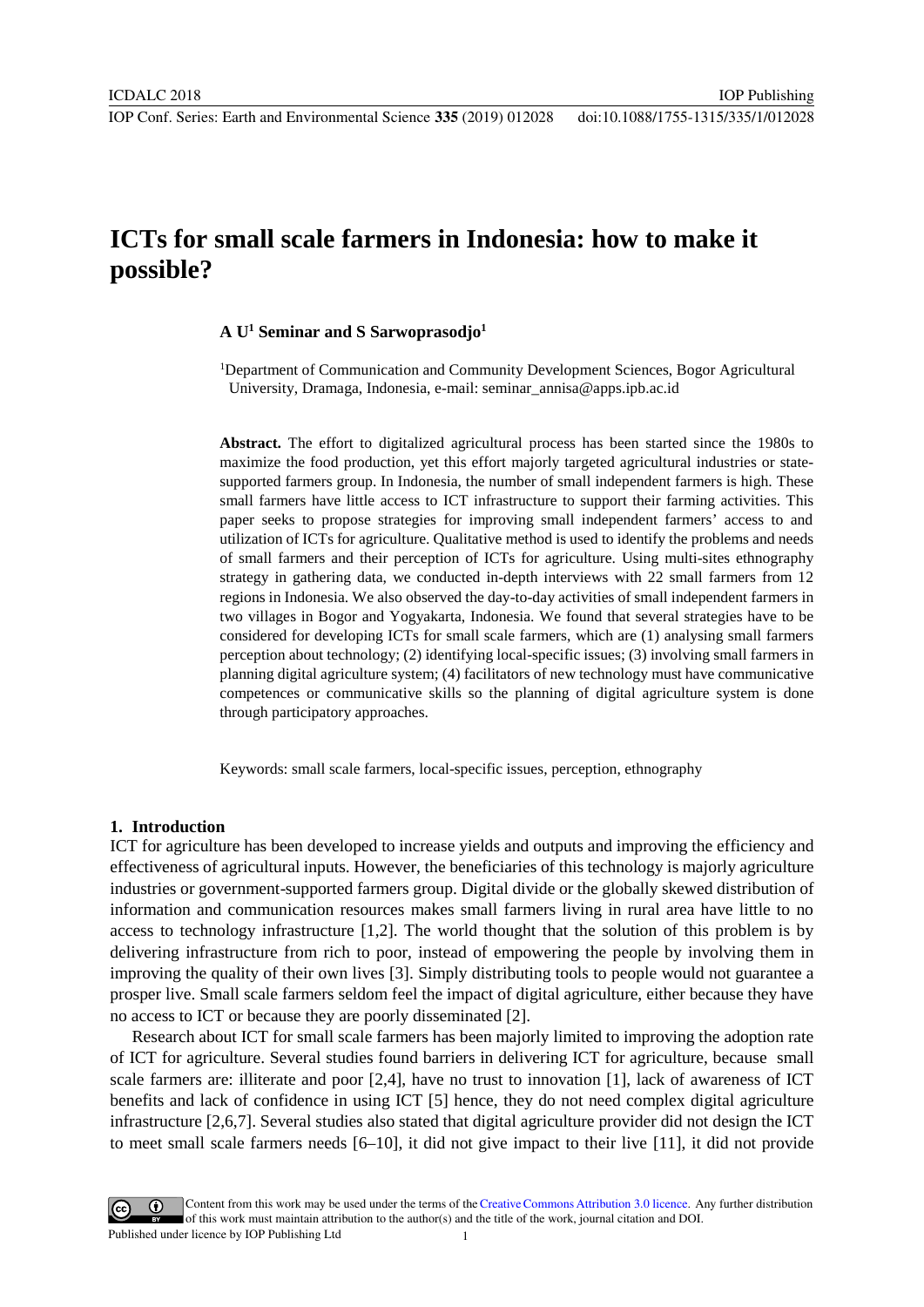proper training for small scale farmers in using ICT [2,11,12], the ICT did not use local language so it was hard to use for small scale farmers [4,13], and agricultural ICT is not yet integrated with other development programs to address the numerous related problems faced by farmers [2].

The constraints showed that the problem of digital agriculture utilization by small scale farmers is the lack of small scale farmers input or participation in designing the ICT system itself. Many studies recommended that the design of ICT have to use participatory process where small scale farmers do not only act as end user but also part of planner of the ICT system planning [14–18], however there are several studies showed that participatory approaches is hard to do when actors involved have no commitment [16], farmers have no understanding in decision-making in practice as well as delivering their needs [17], the lack of competences, approaches and scientific disciplines needed in developing a sustainable ICT for agriculture [17], challenges on local adaptation and lack of farmers who could analyse data [19]. These findings shows that there are still challenges even though ICT for agriculture has been developed or assessed in participatory research, yet these challenges also explained that the purpose for doing participatory approach is to, first and foremost, to adapt local need and issues in the development of ICT for agriculture. This research project proposes an analysis of communicative competences needed to conduct participatory approach, especially with small scale farmers, so that there is a guide for facilitators in discussing the needs of small scale farmers in developing ICT for agriculture. This article is a part of bigger research that already published two articles [20,21].

Communicative competence is the ability to grasp language code and knowledge to deliver information in any kind of condition to someone based on their social and culture knowledge so that they could use and interpret the information in linguistic form effectively [22,23]. Communicative competences or communicative skills are needed by people who deliver the ICT to be able to do participatory approach in developing ICT. This article analysed a social movement organization of small scale farmers that put participatory approach as one of organization value. By using Ethnography Communication (EO), we observed organization meetings and day-to-day farming activities and also conducted in-depth interviews with the members to discover the communicative competences needed by the organization members to do participatory approach.

#### **2. Methods**

This study used qualitative case study method [24]. The case study of this article is Serikat Petani Indonesia (SPI), a social movement organization based in Jakarta, Indonesia. SPI consists of small scale farmers spread out through 19 provinces in Indonesia, from provinces in Sumatera Island to East Nusa Tenggara Island. SPI supports participatory approach in designing collective actions based on local needs to achieve organization's main goal: food sovereignty. SPI members are majorly traditional farmers who practice agroecology, which refuse to use agriculture industrial inputs. They promote the practice of local wisdom, local seed, and alternative markets (direct selling from producer to consumer).

Ethnography of communication (EO) is used to discover the meaning of ICT based on small scale farmers perspective, to discover the communication process inside farmers groups in discussing the use of ICT in their farming practices, and to discover communicative competences used by members of farmers group in the decision making process. Hymes stated that communication and interaction do not appear in a vacuum, but depend on a particular context or case [25]. In EO, observation and in-depth interview are techniques in collecting data. Observations were made during organizational meetings, such as public discussions, meetings, or conferences. Interviews, in EO, were conducted to deepen or clarify the observations results to participants.

The 'SPEAKING' grid is used as a systematic collecting data method [22]. The 'SPEAKING' is an abbreviation of: settings, participants, ends, act sequence, keys, instrumentalization, norms, and genre (table 1). The data collection based on the 'SPEAKING' grid could guide us to identify how to conduct a participatory approach: does it need to be in certain settings? Who are the most important participants to be involved? In what language or in what manner to conduct participatory approach? Are there any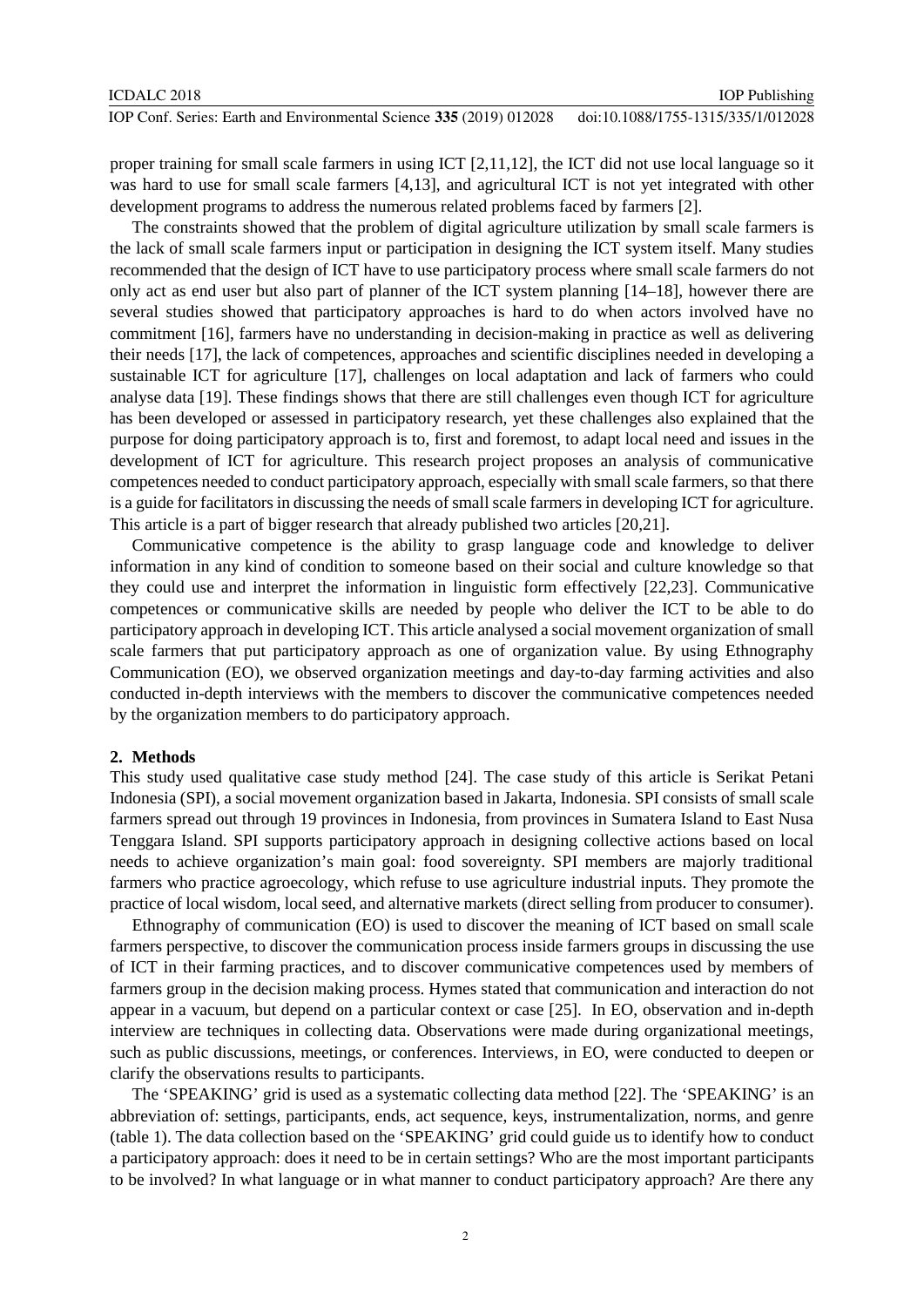local norms that we have to understood to conduct participatory approach effectively? These type of questions could help us in breaking down things to be aware of when conducting participatory approach.

| <b>SPEAKING</b>        | <b>Description</b>                                                               |  |  |
|------------------------|----------------------------------------------------------------------------------|--|--|
| S: Setting and Scene   | Situation and physical condition during a meeting                                |  |  |
| P: Participant         | Describes the participant and its social status, also its relationship<br>status |  |  |
| $E:$ Ends              |                                                                                  |  |  |
|                        | The purpose of the meetings and also the purpose of the participant              |  |  |
| A: Act Sequence        | Explains the sequence of the meetings and also the topic that                    |  |  |
|                        | played out through the meeting                                                   |  |  |
| K: Key                 | The tone and attitude of the meetings                                            |  |  |
| I: Instrumentalization | The form and style of communication, such as written or oral,                    |  |  |
|                        | languages, dialects, and over-use phrase                                         |  |  |
| N: Norm                | Rules and values of the meetings                                                 |  |  |
| $G:$ Genre             | The type of communication, such as discussion or lecture.                        |  |  |

| <b>Table 1.</b> The 'SPEAKING' Grid. |
|--------------------------------------|
|--------------------------------------|

Observation of day-to-day farming activities was conducted as a technique to gather data about the use of ICT in farmers live. The observation was conducted in Dramaga and Cijujung, Bogor and Sleman, Yogyakarta for 3 weeks. Other than day-to-day activities, we also observed SPI meetings (both in national and local level) in 2016-2017 to understand how participatory approaches is implemented as a decision making process. We also participated in Whatsapp group organized by the members of SPI. It consists of 256 members to discuss organic farming. This technique was used as a way to identify the information needed by farmers. Other techniques conducted was in-depth interviews with 22 farmers from 12 regions in Indonesia to understand their information needs and their perception about ICT for agriculture.

We used multi-sites ethnography approach to select the sites and informants. Multi-sited ethnography solves the need for a method to follow a story or a process and ideas that extend over multiple locations or through time and space [26]. Multi-sited ethnography allow us to understand a variety of perspectives from a single idea. In this paper, the multi-sites ethnography helped us to trace the various communication practices within SPI in doing participatory approach. This approach guided us in choosing study sites and informants. The study sites were determined based on meetings that are attended by small scale farmers in 2016 until 2017. We found five observable meetings (table 2) and through these meetings we met 22 local peasants from 12 regions from North Sumatra, South Sumatra, Bengkulu, Riau, Lampung, Jambi, West Java, D.I. Yogyakarta, Central Java, East Java, Southeast Sulawesi and Central Kalimantan, as our informants. The in-depth interviews were conducted in several ways: face-to-face, telephone, and instant messaging so we could consistently follow the stories of ICT for agriculture utilization in their daily life and also how did participatory approach conducted within SPI.

**Table 2.** List of observed meetings (2016-2017).

| No. | <b>Description of Meetings</b>                                                    | Location              |
|-----|-----------------------------------------------------------------------------------|-----------------------|
|     | Natural Farming Training                                                          | Yogyakarta, Indonesia |
| 2   | Internal Meetings: Preparation for Plantation Conference                          | Jakarta, Indonesia    |
|     | Internal Meetings: Preparation for Agroecology Conference held<br>in Srilanka     | Jakarta, Indonesia    |
| 4   | <b>Plantation Conference</b>                                                      | Jakarta, Indonesia    |
|     | Field Trip: Natural Farming Practices, Southeast Asia-China Yogyakarta, Indonesia |                       |
|     | Sub-Regional                                                                      |                       |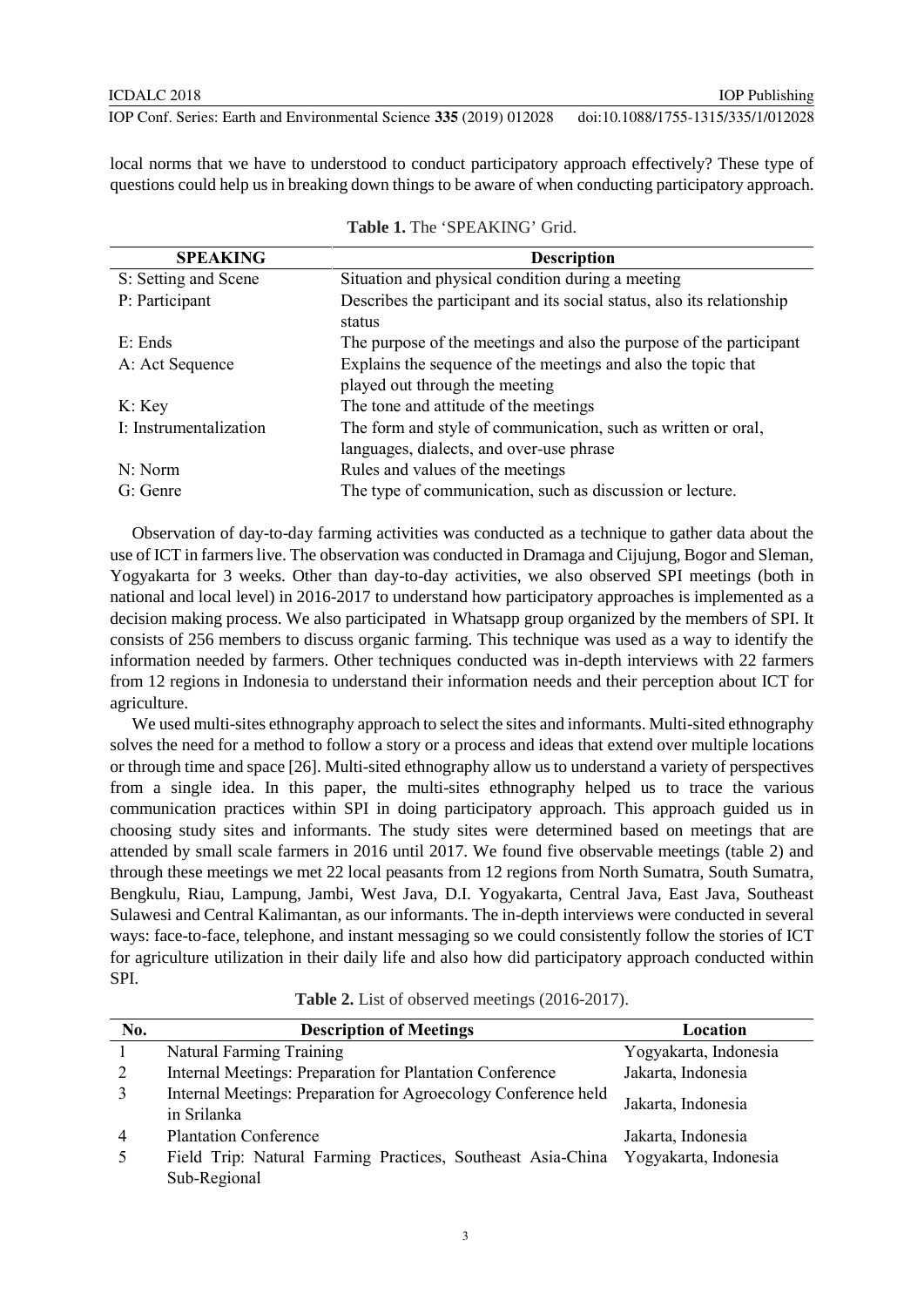IOP Publishing

After collecting data, we did the coding process using QSR Nvivo Pro 12, a qualitative research software [27]. We did two steps of coding process: (1) the 'SPEAKING' grid and (2) Miles, Huberman, & Sadana coding process which includes descriptive, in vivo, process, evaluation, emotion, and values coding [28]. The coding process helped us in explaining activities that needed to be conducted to support participatory approach.

## **3. Results**

# *3.1. SPI as an organization*

The main goal of SPI is to make food sovereignty as the main paradigm of agricultural and food system in Indonesia. Food sovereignty is a concept where agricultural system are heavily based on farmers knowledge and experience in farming activities, instead of agriculture industrial approach [29–32]. Food sovereignty supports the use of natural agricultural inputs and local farming activities while refusing the use of agriculture industrial inputs [31]. SPI consists of groups of small scale farmers who differentiate themselves from state-supported farmers groups. This conditions makes them have little access to agriculture development projects from governments, since government prioritize their development projects to state-supported farmers groups. Members of SPI are small scale farmers that already have bad experience with government's projects and the use of agriculture industrial inputs. Some of them even mention they suffer from a "trauma" to participate in government projects or use agriculture industrial inputs as it gave them a big loss instead of benefits. The farm size of members are varies, majority members from Java Island have farm less than a hectare while majority members from Sumatra, Sulawesi, and Kalimantan Island are more than 5 hectare yet they are prone to agrarian conflict. Some of members of SPI do not actively work as farmer anymore since their land is grabbed by agriculture industry.

There are two type of members in SPI: small scale farmers and organization staffs that had experience in farming activities. The organization staffs act as the facilitator to farmers in SPI. Organization staffs arrange meetings, provide information about agricultural practices, provide training and education to its members, and give access to any kind of training for its members as a part to achieve the main goal of SPI: food sovereignty.

SPI organize themselves in several levels: national, regions, districts, and villages. The secretariat office is located at Jakarta where national meetings are usually held. At region levels, each region have to organize 3 districts at minimum and each district have to organize 3 villages at minimum. National meetings are arranged by organization staffs in national level, while meetings at local level (region, district, and village) are arranged by organization staffs in local level and the schedule of meetings is based on its members' needs. Other than meetings held by its own members, members of SPI also have access to public communicative spaces such as public discussion with government agencies, trainings or workshops held by other organization or NGOs, and also field trip to at local level, national, and global level. These communicative spaces, whether public or internal, act as place where farmers could gain knowledge and plan collective actions in order to achieve food sovereignty.

The main concept of food sovereignty is independency. Members of SPI strive to be independent from agriculture industrial inputs, so they could be more adaptive or resilient to local problems and opportunities to support their farming activities. We found several groups of farmers that applied "multirole peasants" [21]. Multi role peasants, basically, is a role division system than makes farmers work collectively to fulfill the pre-production, production, and distribution process of their farming activities. There are farmers who responsible to produce natural fertilizer and microbes, other farmers responsible to produce seedlings and organize the post-harvest process, and other farmers who builds alternative markets by directly visiting possible customers, or other farmers who raise cattle could sell milk and used its manure for making natural fertilizer. Multi role peasants system was able to drive farmers to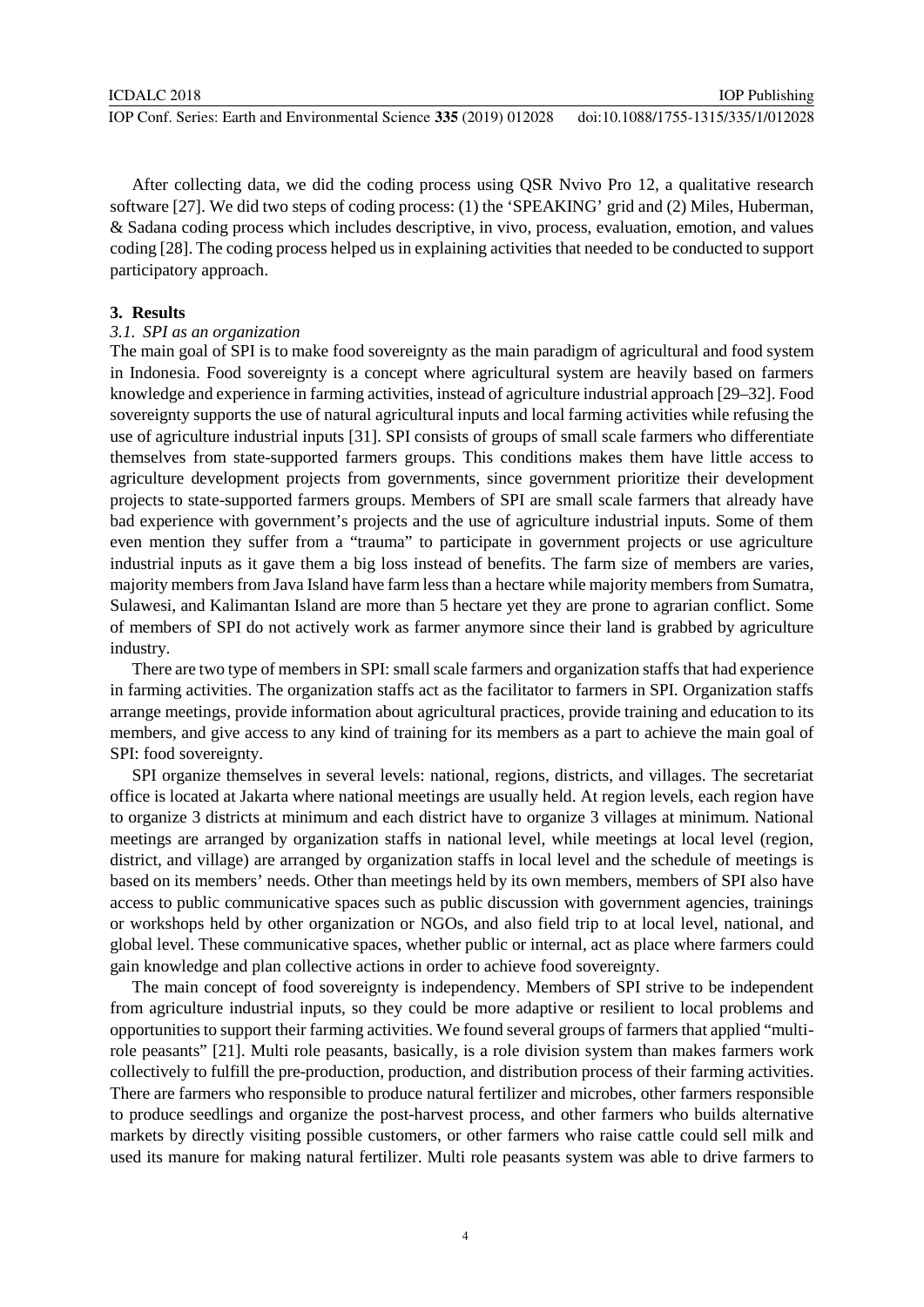think critically about their farming activities so that they could overcome local problems by utilizing local opportunities and made them more adaptive and resilient.

SPI members had not yet use any ICTs for agriculture collectively, but they have practiced many innovations that could drive the members to be independent in conducting their farming activities. The only ICT they used to support their farming activities is through Whatsapp group. Members could ask anything in the group and if other members happened to know the answer or solution, then the members could explain it in the Whatsapp group. They also sell their products through this group. Even though our observation did not assess how to develop ICTs for agriculture in participatory approach, but we could identify how SPI conducted participatory approach in introducing innovations.

#### *3.2. Information needed by SPI members: local-specific issues*

Based on participation observation on Whatsapp group organized by SPI members, the Whatsapp group are majorly used to share knowledge about agroecology, to seek information and access to local seeds, and to promote their products. However, based on interview and observations, the most needed information by SPI members are very specific to local issues. Figure 1 shows the most dominant information needed by members from each region. For example, majority regions in Sumatra Island are really prone to agrarian conflict so the most needed information is about agrarian reform or legal steps to ensure that they have farm to cultivate. Members in Sumatra and Kalimantan needs informations about government policy and its law about agrarian reform. Several agrarian conflicts happened and made farmers lost their land and house because agriculture industry destroy their crops and houses without any prior effort to solve it in participatory manner. Agrarian conflict also limits farmers' access to food. Farmers rarely bought food as they can enjoy foods from their own farm, however agrarian conflict makes them have to buy food and the variation of food is also limited.



**Figure 1.** Information needed by members based on local specific issues.

In Java, the most needed information are agroecology practices and access to markets. Agroecology practices include polyculture practices, local seeds, organic farming, and also land preparation. Access to markets include distribution process, access to alternative markets, and price. While other regions, such as in East Nusa Tenggara the most needed information are climate as they usually suffered from climate change.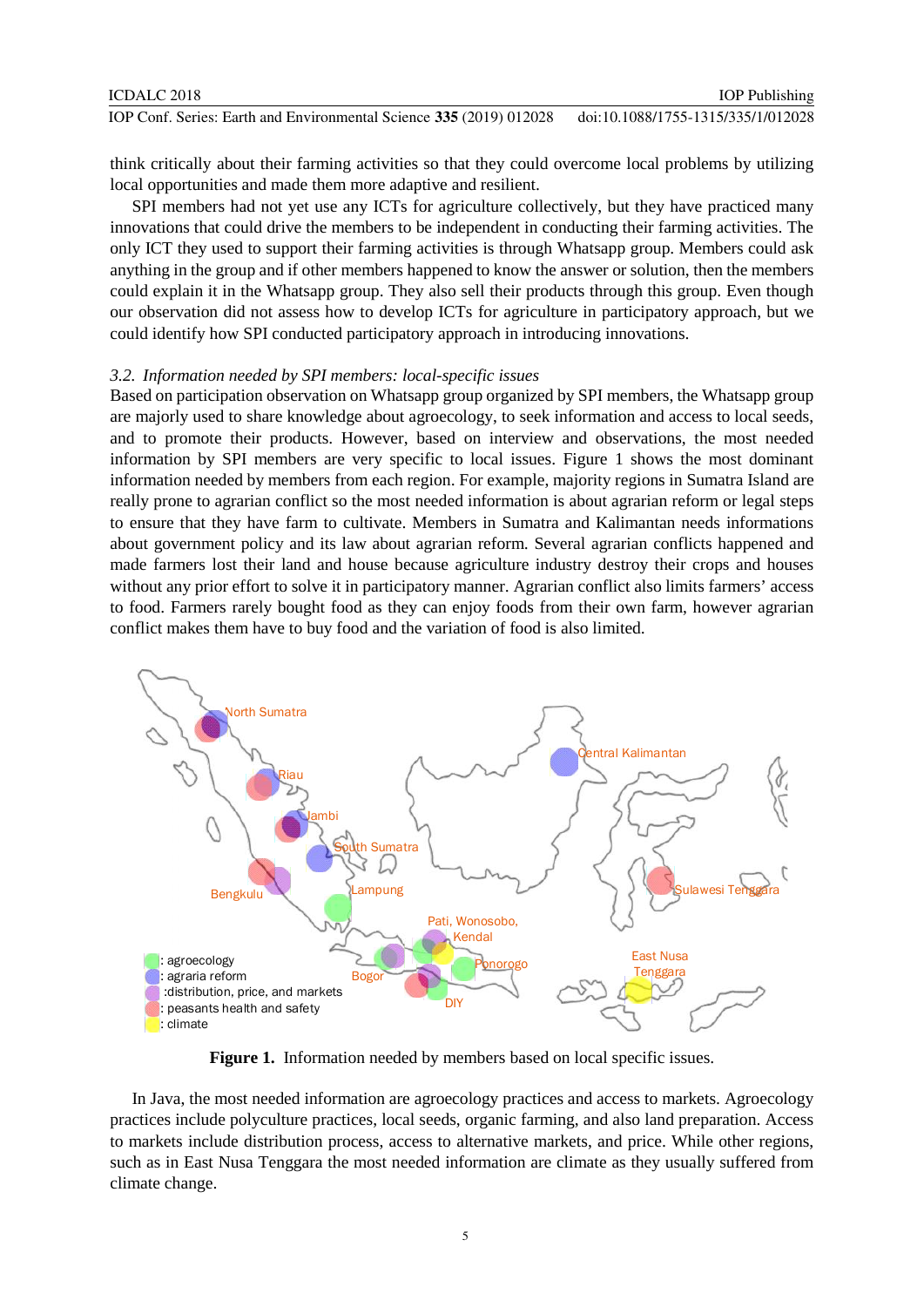| ICDALC 2018                                                         | <b>IOP</b> Publishing              |
|---------------------------------------------------------------------|------------------------------------|
| IOP Conf. Series: Earth and Environmental Science 335 (2019) 012028 | doi:10.1088/1755-1315/335/1/012028 |

## *3.3. Small scale farmers' understanding on ICT for agricultures*

Several members have access to ICT for agriculture, however they stated that the price is expensive even though they know the benefit of the technology. When asked whether they have used any ICT to support their farming activities, they only use Whatsapp and e-commerce apps to sell their products. They also answer that they have no knowledge to access other ICTs for agriculture and found that Whatsapp as the most convenient ICT as they could share knowledge with other farmers that they could not meet face-to-face. The use of e-commerce apps are also operated by organization staffs, since farmers stated that they do not really understand how to operate the apps. However, this answers could only be found in Java since they have more farming activities compared to other regions. They also have no access to government programs regarding the utilization of ICT for agriculture. Some farmers also stated that they have heard the use of ICT for agriculture, however they thought that the ICT are for agriculture industry as they have big land to cultivate not for small scale farmers who still farm traditionally.

## *3.4. Trusted sources of information*

The most trusted sources of information are experienced farmers who have already practiced agroecology. SPI facilitate knowledge sharing between regions, where farmer-to-farmer learning method is used. Farmer-to-farmer learning method is a method where experienced farmers delivers their experience on innovation to other farmers. For example, experienced farmers from Bogor was invited to Sukabumi to discuss the preparation of agroecology practices. Other trusted sources of information are academic experts introduced by organization staffs or other experts who have the same concern with members. They stated that they do not think extension agents as the most trusted source of information since they do not understand anything about agriculture and they only sell agriculture industrial inputs, which do not fit with organization value. Even some of small-scale farmers have never met extension service agents. They won't seek more information if there were experts that promote the use of agriculture industrial inputs such as fertilizer, pesticides, and seeds. However, they do not limit their information seeking process as long as it serves the organization value, some members came personally to government agency to learn how to cultivate soil bacteria and microbes and as a result they could independently cultivate soil bacteria and microbes.

#### *3.5. Communicative Competences for participatory approach in SPI*

The success of SPI in driving its members to be independent are highly influenced by meetings and trainings organized by SPI. These meetings and trainings were conducted using participatory approaches where farmers could freely discuss their thoughts and doubts in doing collective acts. However, we found that communicative competences have to be possessed by organization staffs and also small scale farmers. The communicative competences possessed by these two types of member are categorized based on the purpose of meetings, which explained each purpose of meetings have its own communicative competences (table 3).

There are at least three purpose of meetings that we found, which are: (1) identifying needs of small scale farmers; (2) addressing misconceptions of the introduced innovations; and (3) decision making process. Building collective identity is an activities that needed to be embedded in each meetings as it is the activities that could drive the commitment and the sense of belonging for the members to do collective actions. In addressing misconception of the introduced innovations, the organization staffs could invite experienced small scale farmers who already used ICTs for agriculture so discussion about misconceptions with local small scale farmers could be conducted. The experienced small scale farmers also need to possess communicative competence, because this person have to explained his experience in using ICTs for agriculture clearly and objectively.

In practice, these meetings did not conducted sequentially nor could it happened in a short time. Sometimes, it is hard to gather people at designated time. Organization staffs have to personally visit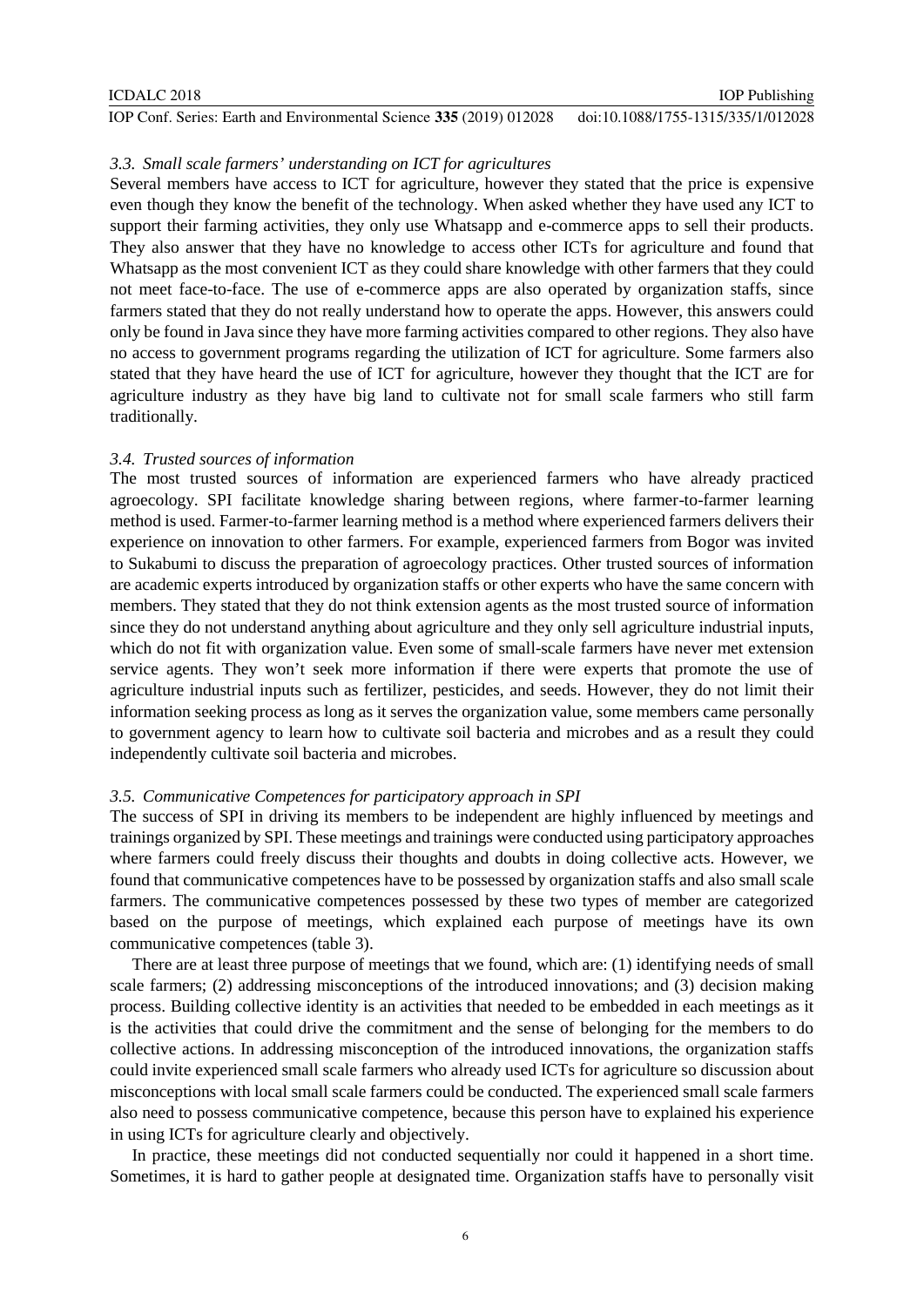farmers to explain the importance of the innovation and ask the farmers to come. Some of organization staffs might quote local wisdom saying or religion saying that could drive the members to participate in the projects. These efforts also show the communicative competences needed by organization staffs or facilitators in conducting participatory approach.

**Table 3.** Communicative competences needed by small scale farmers and organization staffs in conducting participatory approach.

| <b>Purpose of meetings</b> | <b>Communicative competences of</b>                                         | <b>Communicative competences of</b>                                        |
|----------------------------|-----------------------------------------------------------------------------|----------------------------------------------------------------------------|
|                            | organization staffs                                                         | small scale farmers                                                        |
| Identifying needs of       | - Able to explain to locals the purpose                                     | - Able to explain local problems                                           |
| small scale farmers        | of the meeting                                                              | - Able to explain local opportunities                                      |
|                            | - Able to grasp local languages or                                          | - Able to explain local wisdom for                                         |
|                            | vocabularies                                                                | farming activities                                                         |
|                            | - Able to use local languages or                                            | - Able to explain solution taken to                                        |
|                            | vocabularies when discussion                                                | overcome local problems                                                    |
|                            | occured, do not use terms that are                                          | - Able to explain trusted sources of                                       |
|                            | hard to understand by locals                                                | information                                                                |
|                            | - Able to act as a listener, asked only<br>when locals have problems in     |                                                                            |
|                            | articulating their thoughts.                                                |                                                                            |
|                            | - Probe locals in explaining their needs                                    |                                                                            |
|                            | by asking basic informations about                                          |                                                                            |
|                            | farming activities in neutral manner,                                       |                                                                            |
|                            | e.g.: Where did you buy seeds? Where                                        |                                                                            |
|                            | did you seek informations about                                             |                                                                            |
|                            | farming practices?                                                          |                                                                            |
|                            | - Able to emphatize with locals, by                                         |                                                                            |
|                            | expressing concerns                                                         |                                                                            |
| Addressing                 | - Able to explain example of other                                          | Experienced small scale farmers:                                           |
| misconception of the       | small scale farmers or communities                                          | - Able to explain why he chose to use                                      |
| introduced innovation      | that succeeded in using the innovation                                      | the innovation                                                             |
| *needs an experienced      | and give a description how this                                             | - Able to explain the benefits and                                         |
| farmers that already       | example could be applied to local                                           | challenges of the innovation                                               |
| implemented the            | conditions                                                                  | - Able to compare the condition of                                         |
| innovation                 | - Able to let farmers discuss the                                           | farmers groups that used and did not                                       |
|                            | misconceptions of the introduced                                            | use the innovation                                                         |
|                            | innovation, instead of driving or<br>controlling farmers to specific issues | - Able to show proves such as videos or<br>photos of the implementation of |
|                            | - Able to explain local conditions, so                                      | innovation                                                                 |
|                            | that the experienced small scale                                            | - Quote statements from big figure in                                      |
|                            | farmers could empathize with                                                | agriculture to ensure that the                                             |
|                            | conditions of local small scale farmers                                     | innovation is needed                                                       |
|                            |                                                                             | Small scale farmers:                                                       |
|                            |                                                                             | - Able to listen the experienced small                                     |
|                            |                                                                             | scale farmers                                                              |
|                            |                                                                             | - Able to express doubts, so that                                          |
|                            |                                                                             | farmers can discuss or get more                                            |
|                            |                                                                             | proves on the implementation of                                            |
|                            |                                                                             | innovation                                                                 |
|                            |                                                                             | - Able to compare the implementation                                       |
|                            |                                                                             | of innovation based on local                                               |
|                            |                                                                             | conditions, e.g. explaining local                                          |

conditions and ask whether this kind

of conditions could also support the

innovation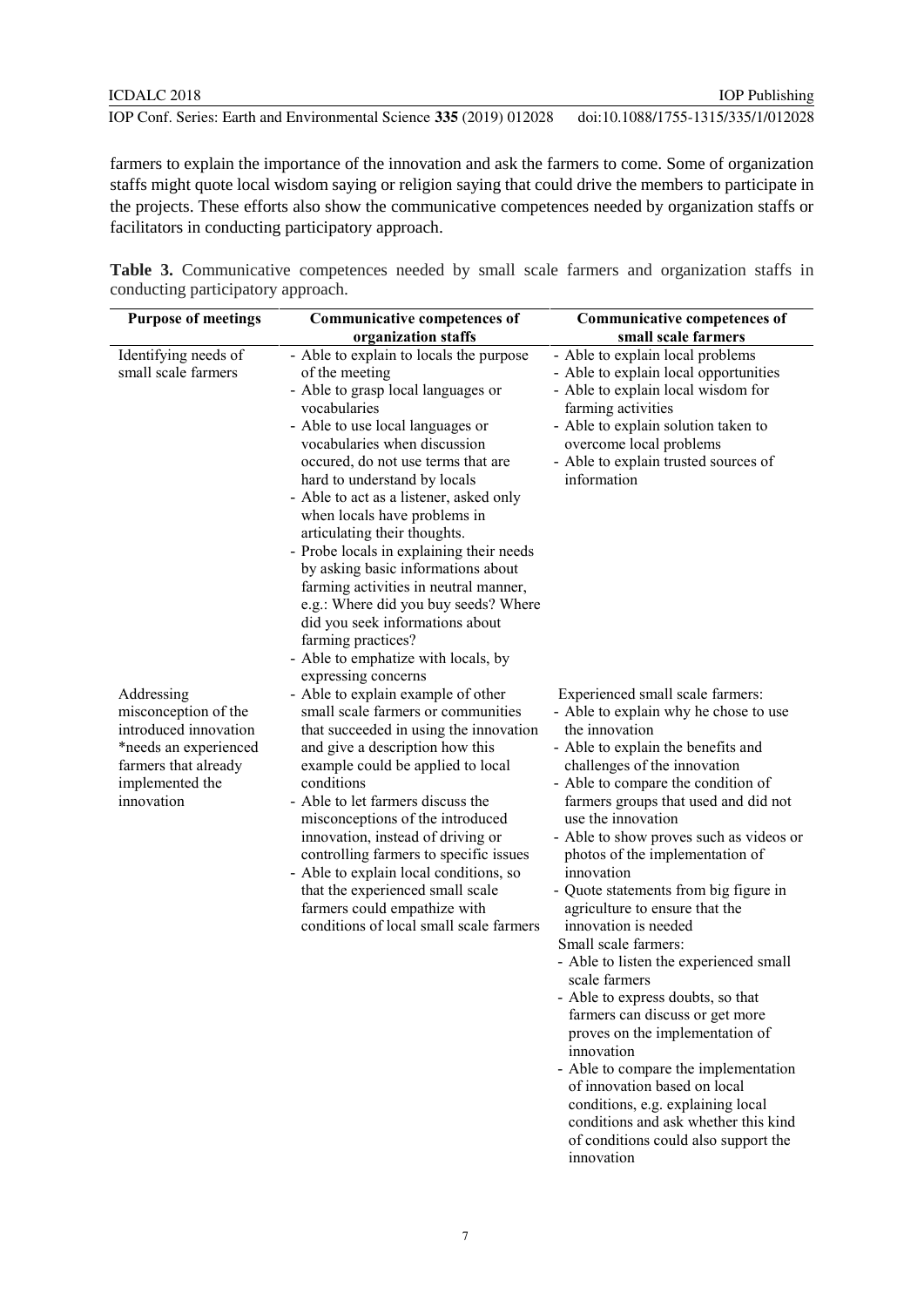Building collective

identity

IOP Publishing

|                                                                 | IOP Conf. Series: Earth and Environmental Science 335 (2019) 012028                                                                                                                                                                                                                                                                                                                                                                         | doi:10.1088/1755-1315/335/1/012028                                                                                                                                                                                                     |
|-----------------------------------------------------------------|---------------------------------------------------------------------------------------------------------------------------------------------------------------------------------------------------------------------------------------------------------------------------------------------------------------------------------------------------------------------------------------------------------------------------------------------|----------------------------------------------------------------------------------------------------------------------------------------------------------------------------------------------------------------------------------------|
| Decision making<br>process in<br>implementing the<br>innovation | - Able to bring locals to have their<br>conclusion about their needs in neutral<br>manner, e.g.: so, based on previous<br>discussions can we list problems and<br>opportunities identified? Are there<br>any misconceptions left? Are there<br>still any doubts about the innovation?<br>- Able to help the locals in planning<br>collective action, e.g. Which problems<br>that have to be overcome<br>immediately? When will we start the | - Able to choose which problems that<br>have to be overcome first<br>- Able to decide what kind of<br>innovation will fit local conditions<br>- Able to critically adjust the schedule<br>of projects with their farming<br>activities |

innovation? For how long the trial of innovation will be conducted? Who will be responsible for this project? How do we divide our job?

slogans to emphasize the importance of farmers participation in the innovation, e.g. "women are the mother of food sovereignty!" - Able to drive small scale farmers to creat a slogan that could explain the importance of the innovation so farmers are attached to the idea of

using the innovation e.g.

food sovereignty"

"agroecology is the way to achieve

songs

- Able to facilitate the meetings in semi formal manner, e.g. lunch session by asking small scale farmers to bring their own crops to be cooked and eaten together; refreshing session such as singing or dancing together to local - Able to drive small scale farmers to create easy to remember or localized - Able to show empathy to the organization staffs the facilitate the meetings Able to use slogans when discussion gets boring or stuck

#### **4. Discussion**

The findings showed that, *first*, the development of ICTs for agriculture cannot be design uniformly in Indonesia. Each location have its own needs. The top-down approach of agricultural projects are still used by Indonesian governments, that makes farmers could not utilize these aids. Several aids from government such as distribution of 41,000 tractors to farmers in Indonesia [33], yet government do not do any initial mapping to understand the dynamic of local agricultural practices where tractors delivered could not be used by every farmers. This finding basically proved that top-down approach is not the effective way in delivering ICTs for agriculture. *Second*, there will be misconceptions from any kind of innovations, including ICTs for agriculture. To clarify the misconception, facilitator needs to invite trusted source of information. Several studies showed that trusted source of information for small scale farmers are: peer-group or fellow farmers groups, opinion leaders, extension service agents, popular radio that use local language, and NGO staffs [11,12]. Our findings showed that independent small scale famers do not consider extension service agents as trusted source of information. They only trust people who shared same notion with the struggle of small scale farmers to become independent.

*Third*, participants of the project of developing ICTs for agriculture need to possess basic communicative competence in doing participatory approach. Our findings showed that both organization staff and small scale farmers have its own communicative competences which explained that participatory approach could not be conducted from the perspective of facilitators only or small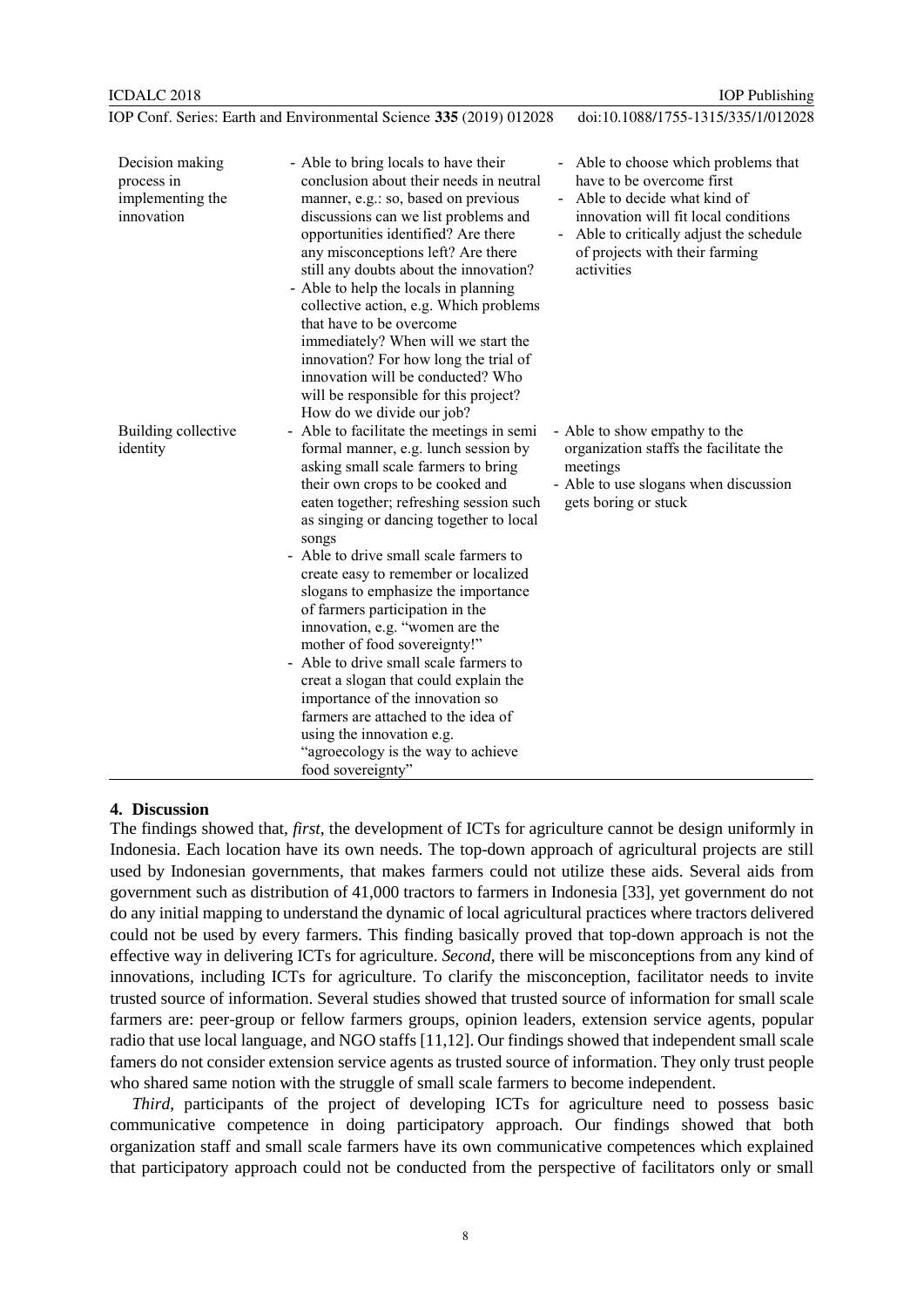scale farmers only. It needs a collaboration from both type of participants to conduct an effective participatory approach. The designer of ICTs for agriculture could learn to possess the communicative competence of organization staff as they have to build ICTs for agriculture based on local small scale farmers' needs.

*Fourth*, there are lots of challenges that are already identified by previous studies, where farmers are illiterate, have no trust to innovations, and lack of local adaptation. These challenges shows that the participatory approach was not conducted properly or facilitator and small scale farmers have no communicative competence to do participatory approach. For example, if farmers are illiterate, teaching them to read and write is not the only solution. Facilitator might use symbols, picture, or videos to deliver information or in developing ICTs for agriculture. This is where the competence to empathize is important, what kind of solution is needed by farmers? If they are reluctant to learn how to read and write, then facilitators have to empathized and be more creative in addressing this challenge. Have no trust to innovations meaning that there are no communicative space to address any misconceptions about innovations, which shows that our conclusion in addressing misconceptions of innovation is highly needed in developing ICTs for agriculture. *Fifth*, several studies showed that farmers have lack of commitment in doing participatory approach, we showed that participatory approach is not only about identifying local needs and addressing misconception of innovation but also have to build collective identity to drive a sense of belonging in implementing the project. Efforts to emphasize the need to collaborate and to be committed in the project is also important.

Our findings might be limited since it does not clearly reflect the process of participatory approach in designing ICTs for agriculture, however SPI has introduced many innovations that support the idea of food sovereignty and could change the behaviour of its members that used to farm in conventional way to agroecology farming, or members used to have no knowledge how to get their land back but now they understand the legal process and could fight to have their land back, or at first they only think that their products have to be sell to market, but now they know how to approach other alternative markets. All of these behaviour changes could be achieved by using the participatory approach and we could learn from this case study to implement the participatory approach in developing ICTs for agriculture.

#### **5. Conclusion**

Our article showed at least two important things: participatory approach in designing innovation could lead small scale farmers to be independent and participatory approach gives more benefit and impact to small scale farmers than implementing top-down approach in designing innovation. The implication of this research that governments agency need to facilitate more communicative spaces that make small scale farmers could participate in designing agriculture projects, especially projects of developing ICTs for agriculture. Agriculture projects can not only be designed by policy makers or programmers, but also by involving small scale agriculture who knows the reality of their day-to-day farming activities.

Communicative competences that we found for conducting participatory approach also showed that competent facilitator is urgently needed in designing and delivering agriculture projects, especially ICTs for agriculture. Indonesia has been decreasing the number of extension services agents by implementing cyber extension, however the implementation of cyber extension in Indonesia has not yet showed satisfying results [34–36]. Government should also pay attention that Indonesia needs facilitator that not only possess agriculture knowledge, but also possess communicative competences so that they are able to empathize with local small scale farmers.

#### **References**

- [1] Jamaluddin N 2013 Adoption of E-commerce Practices among the Indian Farmers, a Survey of Trichy District in the State of Tamilnadu, India *Procedia Econ. Financ.* **7** 140–9
- [2] Ajani E N 2014 Promoting the use of information and communication technologies (ICTs) for agricultural transformation in sub-Saharan Africa: Implications for policy *J. Agric. Food*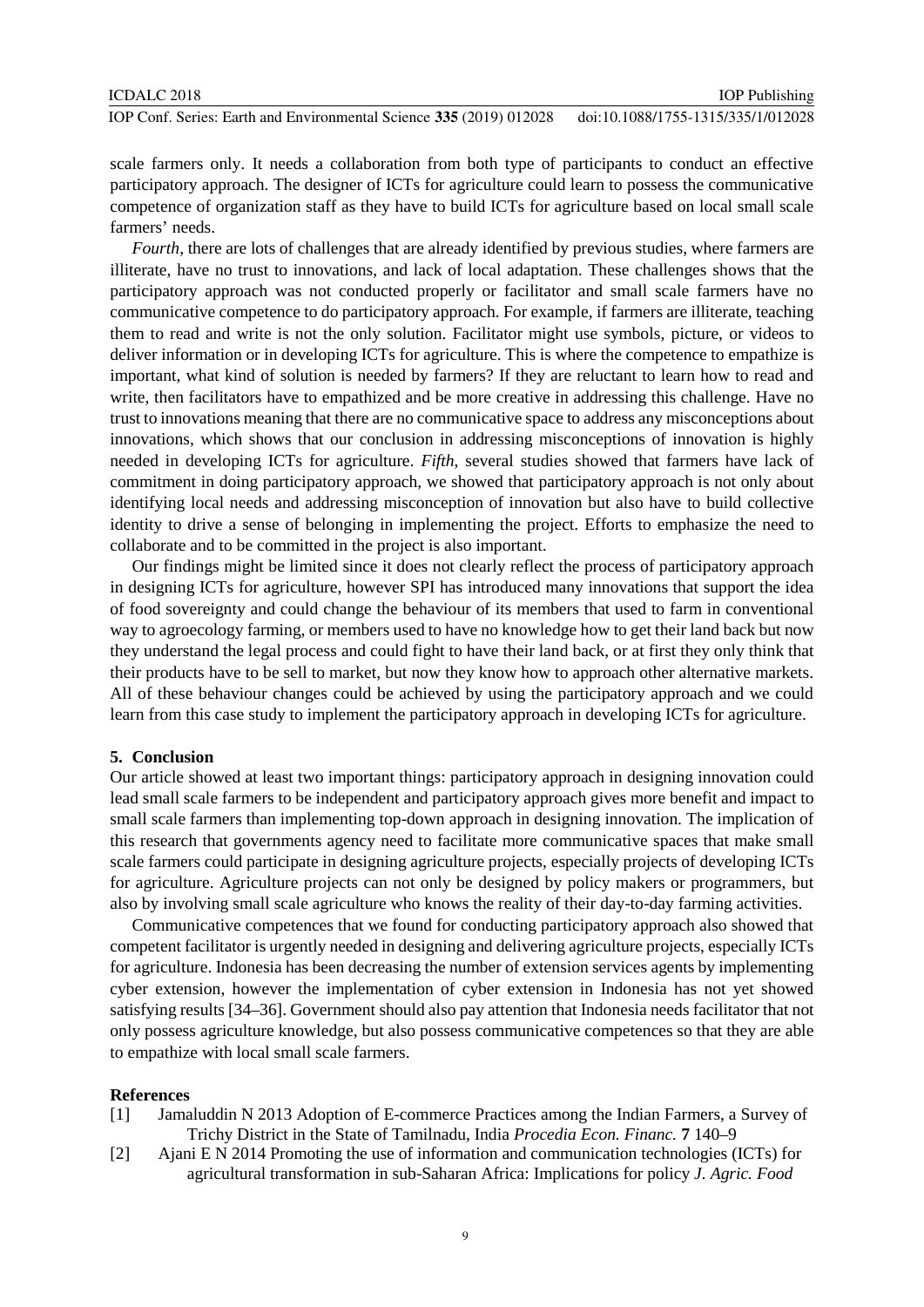*Inf.* **15** 42–53

- [3] Hamelink C 2014 Equality and human rights *The Handbook of Development Communication and Social Change* ed K G Wilkins, T Tufte and R A Obregón (Oxford: Wiley-Blackwell) pp 72–91
- [4] Nmadu J N, Aiyelitsoya F A and Sallawu H 2013 Use of ICT in Securing Marketing Information among Small Scale Farmers in Niger State, Nigeria *Int. J. Trade, Econ. Financ.* **4** 66–72
- [5] Syiem R and Raj S 2015 Access and Usage of ICTs for Agriculture and Rural Development by the tribal farmers in Meghalaya State of North-East India *J. Agric. Informatics* **6** 24–41
- [6] Meijer S S, Catacutan D, Ajayi O C, Sileshi G W and Nieuwenhuis M 2015 The role of knowledge, attitudes and perceptions in the uptake of agricultural and agroforestry innovations among smallholder farmers in sub-Saharan Africa *Int. J. Agric. Sustain.* **13** 40– 54
- [7] Krone M, Dannenberg P and Nduru G 2016 The use of modern information and communication technologies in smallholder agriculture: Examples from Kenya and Tanzania *Inf. Dev.* **32** 1503–12
- [8] Ali J 2012 Factors Affecting the Adoption of Information and Communication Technologies (ICTs) for Farming Decisions *J. Agric. Food Inf.* **13** 78–96
- [9] Mittal S and Mehar M 2015 Socio-economic Factors Affecting Adoption of Modern Information and Communication Technology by Farmers in India: Analysis Using Multivariate Probit Model *J. Agric. Educ. Ext.* **22** 199–212
- [10] Wyche S and Steinfield C 2016 Why Don't Farmers Use Cell Phones to Access Market Prices? Technology Affordances and Barriers to Market Information Services Adoption in Rural Kenya *Inf. Technol. Dev.* **22** 320–33
- [11] Aker J C, Ghosh I and Burrell J 2016 The promise (and pitfalls) of ICT for agriculture initiatives *Agric. Econ.* **47** 35–48
- [12] Akullo W N and Mulumba O 2016 Making ICTs relevant to rural farmers in Uganda: A case of Kamuli district *Rev. Bras. Planej. e Desenvolv.* **5** 291–304
- [13] Adejo P E, Idoka M H and Adejo E G 2013 Gender issues and access to ICTs for agricultural and rural development in Dekina local government area of Kogi State *J. Agric. Ext. Rural Dev.* **5** 77–82
- [14] Van Meensel J, Lauwers L, Kempen I, Dessein J and Van Huylenbroeck G 2012 Effect of a participatory approach on the successful development of agricultural decision support systems: The case of Pigs2win *Decis. Support Syst.* **54** 164–72
- [15] Matthews K B, Schwarz G, Buchan K, Rivington M and Miller D 2008 Wither agricultural DSS? *Comput. Electron. Agric.* **61** 149–59
- [16] Barakabitze A A, Fue K G and Sanga C A 2017 The use of participatory approaches in developing ICT-based systems for disseminating agricultural knowledge and information for farmers in developing countries: The case of Tanzania *Electron. J. Inf. Syst. Dev. Ctries.* **78**
- [17] Lindblom J, Lundström C, Ljung M and Jonsson A 2017 Promoting sustainable intensification in precision agriculture: review of decision support systems development and strategies *Precis. Agric.* **18** 309–31
- [18] Joseph M K and Andrew T N 2008 Participatory Approaches for the Development and Use of Information and Communication Technologies (ICTs) for Rural Farmers *2008 IEEE Int. Symp. Technol. Soc.* 1–13
- [19] Steinke J and van Etten J 2017 Gamification of farmer-participatory priority setting in plant breeding: Design and validation of "AgroDuos" *J. Crop Improv.* **31** 356–78
- [20] Seminar A U, Sarwoprasodjo S, Santosa D A and Kinseng R A 2017 Agroecological Education Aimed at Achieving Food Sovereignty *J. Dev. Sustain. Agric.* **12** 34–44
- [21] Seminar A U, Sarwoprasodjo S, Santosa D A and Kinseng R A 2018 Local Peasants' Understanding on Food Sovereignty: Case of Indonesian Peasants within Transnational Agrarian Movement *Makara Hubs-Asia* **22**